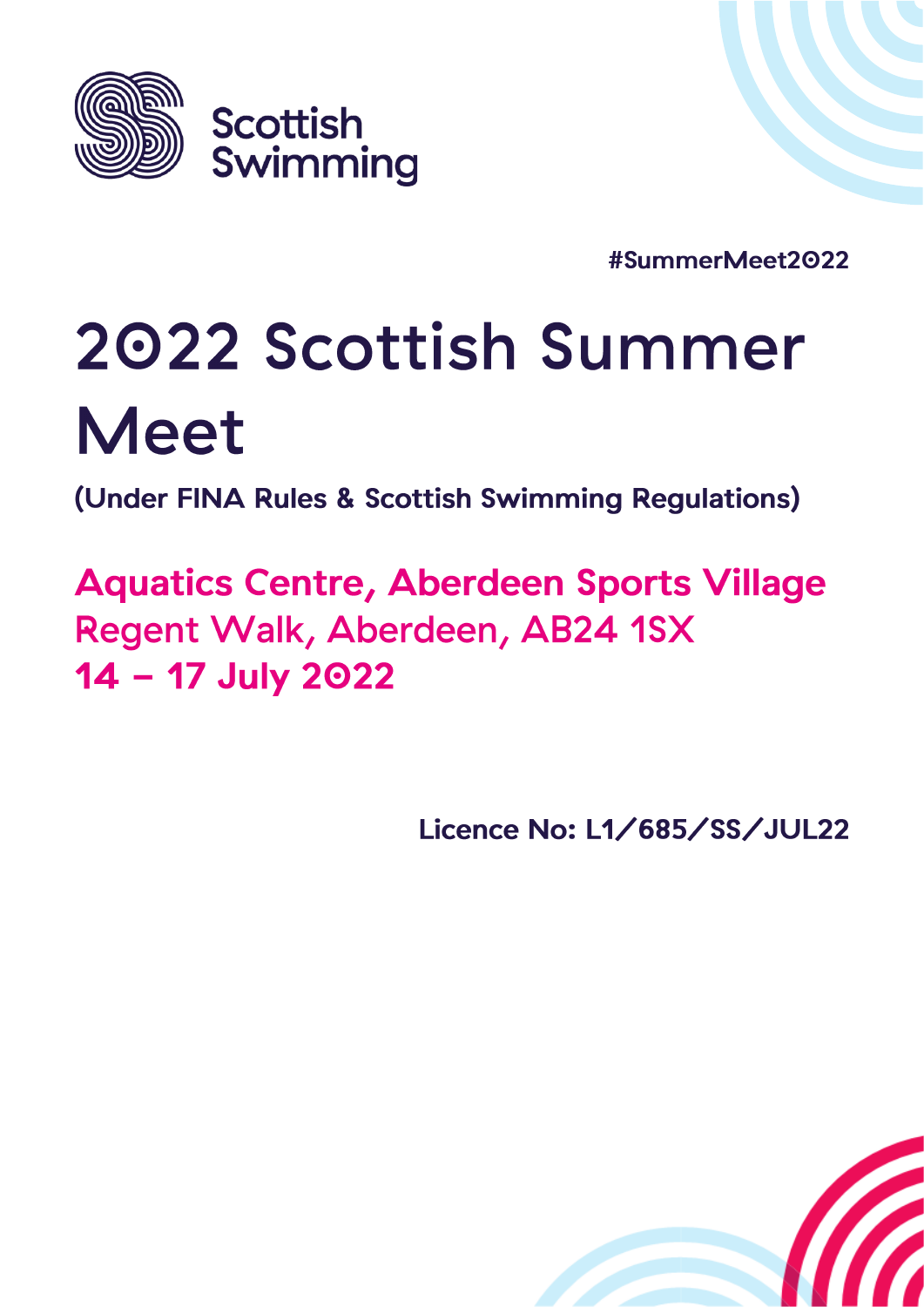#### $\overline{a}$  $\mathbf{A}$

|                   |                                                                                                                                                 |                                                                           |                             | 2022 Scottish Summer Meet |                                         |                                                                             |
|-------------------|-------------------------------------------------------------------------------------------------------------------------------------------------|---------------------------------------------------------------------------|-----------------------------|---------------------------|-----------------------------------------|-----------------------------------------------------------------------------|
| <b>Dates</b>      | <b>VENUE DETAILS, SESSION TIMES, EVENTS &amp; ELIGIBILITY INFORMATION</b><br>Thursday 14 - Sunday 17 July 2022                                  |                                                                           |                             |                           |                                         |                                                                             |
| <b>Venue</b>      |                                                                                                                                                 | Aquatics Centre, Aberdeen Sports Village, Regent Walk, Aberdeen, AB24 1SX |                             |                           |                                         |                                                                             |
| <b>Pool</b>       | 10 Lane, 50 metre competition pool with full Electronic Timing<br>6 Lane, 25 metre warm up/swim down pool                                       |                                                                           |                             |                           |                                         |                                                                             |
| <b>Promoter</b>   | <b>SASA National Swimming Committee</b>                                                                                                         |                                                                           |                             |                           |                                         |                                                                             |
| <b>Age Groups</b> | <b>Individual Events:</b><br><b>Age Group</b><br><b>Youth</b>                                                                                   |                                                                           |                             | <b>Girls: 12/13,14</b>    |                                         | <b>Boys: 12/13 14,15 years</b><br>Girls: 15,16, 17/18 Boys: 16, 17/18 years |
|                   | For individual events:<br>Age as at 31 <sup>st</sup> December 2022                                                                              |                                                                           |                             |                           |                                         |                                                                             |
| <b>Session</b>    | <b>Thursday</b>                                                                                                                                 |                                                                           |                             | Warm up                   | 15:30                                   | NB. Session start times                                                     |
| <b>Times</b>      |                                                                                                                                                 | <b>Evening</b>                                                            | <b>Heats</b>                | <b>Start</b>              | 16:30                                   | may be adjusted once all                                                    |
|                   | Friday -                                                                                                                                        | <b>Morning</b>                                                            | <b>Heats</b>                | Warm up                   | 08.00                                   | entries have been<br>received and processed.                                |
|                   | <b>Sunday</b>                                                                                                                                   |                                                                           |                             | <b>Start</b>              | 09.00                                   | Any new session times will                                                  |
|                   |                                                                                                                                                 | <b>Afternoon</b>                                                          | <b>Heats</b>                | Warm up                   | 12.15                                   | be published                                                                |
|                   |                                                                                                                                                 |                                                                           |                             | <b>Start</b>              | 13.15                                   |                                                                             |
|                   |                                                                                                                                                 | <b>Evening</b>                                                            | <b>Finals</b>               | Warm up                   | 16.30                                   |                                                                             |
|                   |                                                                                                                                                 |                                                                           |                             | <b>Start</b>              | 17.15                                   |                                                                             |
|                   |                                                                                                                                                 |                                                                           |                             |                           |                                         |                                                                             |
| <b>Events</b>     | <b>YOUTH AND AGE GROUP EVENTS</b>                                                                                                               |                                                                           |                             |                           |                                         |                                                                             |
|                   | Boys and Girls: 12/13, 14, 15, 16, 17/18                                                                                                        |                                                                           |                             |                           |                                         |                                                                             |
|                   | 800m and 1500m Freestyle<br>400m Freestyle and 400m Individual Medley                                                                           |                                                                           | <b>Heat Declared Winner</b> |                           |                                         |                                                                             |
|                   | YOUTH EVENTS                                                                                                                                    |                                                                           |                             |                           |                                         |                                                                             |
|                   | Girls: 15, 16, 17/18 years<br><b>Boys: 16, 17/18 years</b>                                                                                      |                                                                           |                             |                           | Heats swum in the morning session       |                                                                             |
|                   | 50m, 100m, 200m, Freestyle<br>50m, 100m, 200m Backstroke<br>50m, 100m, 200m Breaststroke<br>50m, 100m, 200m Butterfly<br>200m Individual Medley |                                                                           |                             |                           | <b>Heats and Final</b>                  |                                                                             |
|                   | <b>AGE GROUP EVENTS</b>                                                                                                                         |                                                                           |                             |                           |                                         |                                                                             |
|                   | <b>Girls: 12/13, 14 years</b><br><b>Boys: 12/13, 14, 15</b>                                                                                     |                                                                           |                             |                           | Heats swum in the afternoon<br>sessions |                                                                             |
|                   | 50m, 100m, 200m Freestyle<br>50m, 100m, 200m, Backstroke<br>50m, 100m, 200m Breaststroke                                                        |                                                                           |                             | <b>Heats and Finals</b>   |                                         |                                                                             |

scottishswimming.com

50m, 100m, 200m Butterfly<br>200m Individual Medley

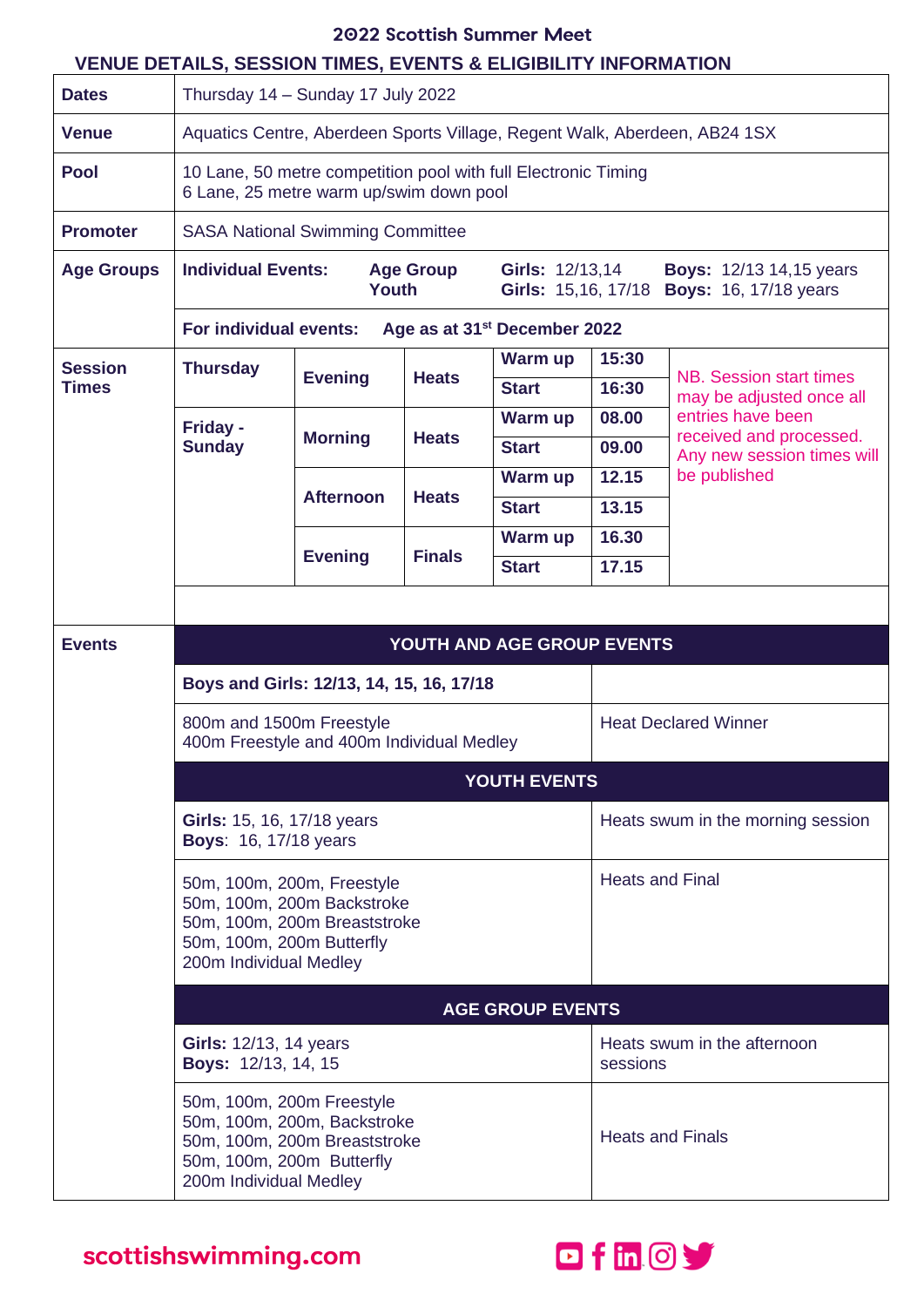| <b>Scottish</b><br><b>Swimming</b><br><b>Contact</b> | Lindsay Lewis, Event Manager, Scottish Swimming<br>Tel: 07715 710581<br>Email: nationals@scottishswimming.com                                                                                                                                                                                                                          |
|------------------------------------------------------|----------------------------------------------------------------------------------------------------------------------------------------------------------------------------------------------------------------------------------------------------------------------------------------------------------------------------------------|
| <b>Promoter</b>                                      | <b>SASA National Swimming Committee</b>                                                                                                                                                                                                                                                                                                |
| <b>Entry</b><br><b>Process</b>                       | via the online entry portal                                                                                                                                                                                                                                                                                                            |
| <b>Entry</b><br><b>Deadline</b>                      | Thursday 30th June 2022                                                                                                                                                                                                                                                                                                                |
| <b>Competition</b><br><b>Disclaimer</b>              | In the event of cancellation or abandonment of the event, refunds if any, will be made at the<br>absolute discretion of Scottish Swimming. Scottish Swimming will have no legal liability to make<br>a refund or to pay any form of consequential or indirect damage such as loss of enjoyment,<br>travel, catering and accommodation. |

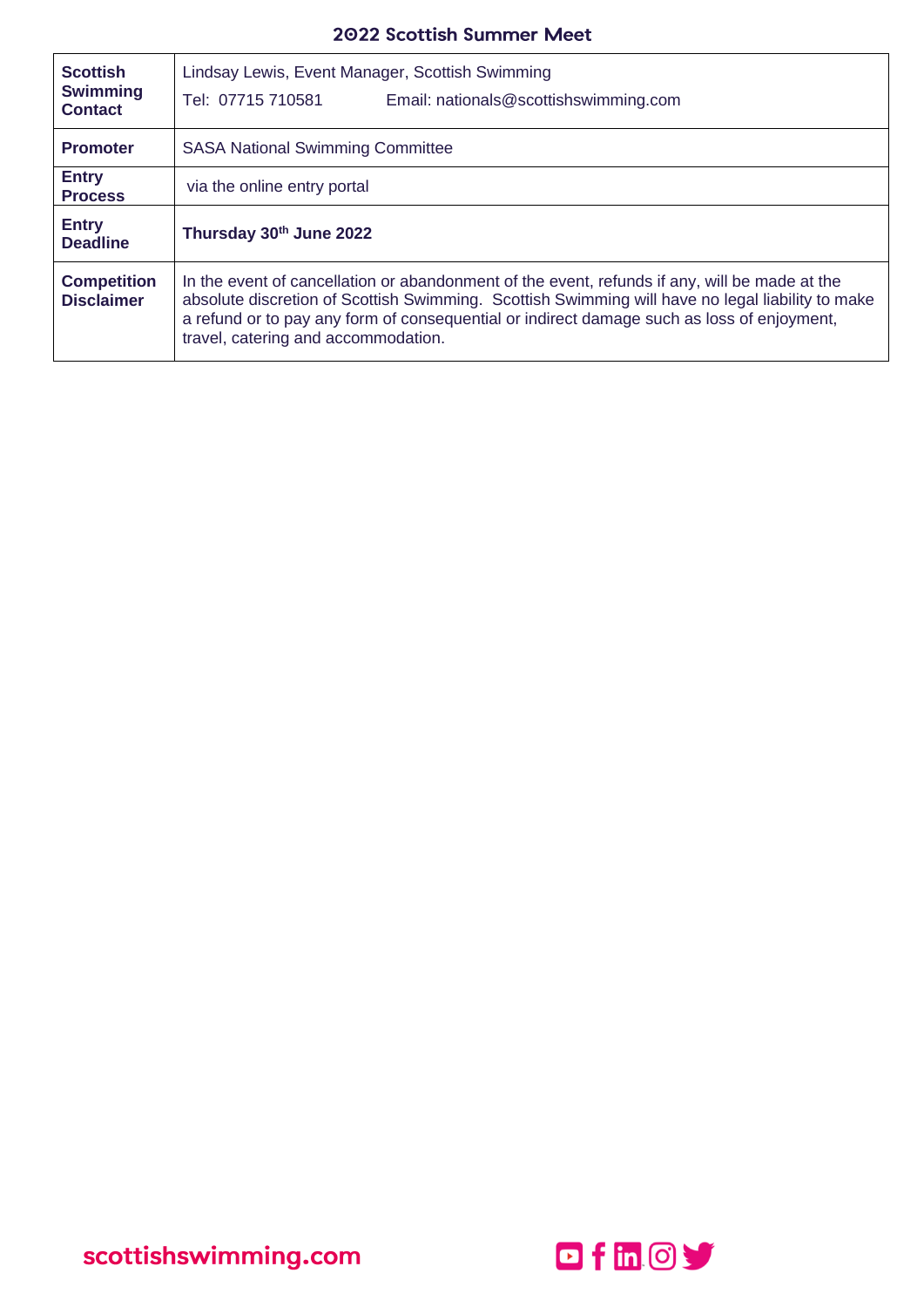#### **SCHEDULE OF EVENTS**

| Thursday 14th July 2022     | Friday 15 July 2022                                     | Saturday 16 July 2022                                                  | Sunday 17 July 2022                                    |
|-----------------------------|---------------------------------------------------------|------------------------------------------------------------------------|--------------------------------------------------------|
| <b>Session 1</b>            | <b>Session 2</b>                                        | <b>Session 5</b>                                                       | <b>Session 8</b>                                       |
|                             | Warm Up: 16.00 Start: 17.00 Warm Up: 08.00 Start: 09.00 | <b>Warm Up: 08.00</b><br><b>Start: 09.00</b>                           | <b>Warm Up: 08.00</b><br><b>Start: 09.00</b>           |
| 12/13, 14, 15, 16, 17/18    |                                                         | Girls: 15,16,17/18  Boys: 16,17/18  Girls: 15,16,17/18  Boys: 16,17/18 | Girls: 15,16,17/18  Boys: 16,17/18                     |
| Mixed 1500m Freestyle - HDW | Girls 200m Butterfly                                    | Girls 200m Freestyle                                                   | Girls 400m Individual Medley - HDW                     |
|                             | Boys 200m Butterfly                                     | Boys 200m Freestyle                                                    | Boys 400m Individual Medley - HDW                      |
|                             | Girls 100m Breaststroke                                 | Girls 100m Backstroke                                                  | Girls 200m<br>Backstroke                               |
|                             | Boys 100m Breaststroke                                  | Boys 100m Backstroke                                                   | Boys 200m<br>Backstroke                                |
|                             | Girls 400m Freestyle - HDW                              | Girls 200m Breaststroke                                                | Girls 100m<br>Freestyle                                |
|                             | Boys 400m Freestyle - HDW                               | Boys 200m Breaststroke                                                 | Boys 100m<br>Freestyle                                 |
|                             | Backstroke<br>Boys 50m                                  | Girls 50m<br>Freestyle                                                 | Girls 50m<br><b>Breaststroke</b>                       |
|                             | Girls 50m Backstroke                                    | <b>Butterfly</b><br>Boys 50m                                           | Boys 50m<br><b>Breaststroke</b>                        |
|                             | Boys 50m Freestyle                                      | Girls 100m Butterfly                                                   | Girls 50m<br><b>Butterfly</b>                          |
|                             | Girls 200m Individual Medley                            | Girls 800m Freestyle - HDW                                             | Boys 100m<br><b>Butterfly</b>                          |
|                             | Boys 200m Individual Medley                             | Boys 800m Freestyle - HDW                                              |                                                        |
|                             | <b>Session 3</b>                                        | <b>Session 6</b>                                                       | Session 9                                              |
|                             | Warm Up: 12.15 Start: 13.15                             | Warm Up: 12.15 Start: 13.15                                            | Warm Up: 12.15 Start: 13.15                            |
|                             |                                                         | Girls: 12/13,14  Boys: 12/13,14,15  Girls: 12/13,14  Boys: 12/13,14,15 | Girls: 12/13,14 Boys: 12/13,14,15                      |
|                             | Girls 200m Butterfly                                    | Girls 200m Freestyle                                                   | Girls 400m Individual Medley - HDW                     |
|                             | Boys 200m Butterfly                                     | Boys 200m Freestyle                                                    | Boys 400m Individual Medley - HDW                      |
|                             | Girls 100m Breaststroke                                 | Girls 100m Backstroke                                                  | Girls 200m Backstroke                                  |
|                             | Boys 100m Breaststroke                                  | Boys 100m Backstroke                                                   | Boys 200m Backstroke                                   |
|                             | Girls 400m<br>Freestyle - HDW                           | Girls 200m Breaststroke                                                | Girls 100m<br>Freestyle                                |
|                             | Boys 400m Freestyle - HDW                               | Boys 200m Breaststroke                                                 | Boys 100m<br>Freestyle                                 |
|                             | Boys 50m<br><b>Backstroke</b>                           | 50m Freestyle<br>Girls                                                 | <b>Girls</b><br>50 <sub>m</sub><br><b>Breaststroke</b> |
|                             | Girls<br>Backstroke<br>50 <sub>m</sub>                  | Boys 50m Butterfly                                                     | <b>Boys</b><br>50m Breaststroke                        |
|                             | Boys 50m Freestyle                                      | Girls 100m Butterfly                                                   | <b>Girls</b><br>50m Butterfly                          |
|                             | Girls 200m<br><b>Individual Medley</b>                  | Girls 800m Freestyle - HDW                                             | Boys 100m Butterfly                                    |
|                             | Boys 200m Individual Medley                             | Boys 800m Freestyle - HDW                                              |                                                        |
|                             | <b>Session 4- FINAL</b>                                 | <b>Session 7 - FINALS</b>                                              | <b>Session 10 - FINAL</b>                              |
|                             | Warm Up: 16:30 Start: 17:15                             | Warm Up: 16:30 Start: 17:15                                            | Warm Up: 16:30 Start: 17:15                            |
|                             | Girls 200m Butterfly                                    | Girls 200m<br>Freestyle                                                | Girls 100m Freestyle                                   |
|                             | Boys 200m<br><b>Butterfly</b>                           | Boys 200m<br>Freestyle                                                 | Boys 100m Freestyle                                    |
|                             | Girls 100m Breaststroke                                 | Girls 100m<br>Backstroke                                               | Girls 200m Backstroke                                  |
|                             | Boys 100m<br><b>Breaststroke</b>                        | Boys 100m<br>Backstroke                                                | Boys 200m<br><b>Backstroke</b>                         |
|                             | Boys 50m<br>Backstroke                                  | Girls 200m<br><b>Breaststroke</b>                                      | Girls<br>50m Breaststroke                              |
|                             | Girls 50m<br>Backstroke                                 | Boys 200m<br><b>Breaststroke</b>                                       | <b>Boys</b><br>50 <sub>m</sub><br><b>Breaststroke</b>  |
|                             | Boys 50m<br>Freestyle                                   | Girls<br>50 <sub>m</sub><br>Freestyle                                  | <b>Girls</b><br>50 <sub>m</sub><br><b>Butterfly</b>    |
|                             | Girls 200m<br><b>Individual Medley</b>                  | <b>Boys</b><br>50 <sub>m</sub><br><b>Butterfly</b>                     | Boys 100m Butterfly                                    |
|                             | <b>Individual Medley</b><br>Boys 200m                   | Girls 100m<br><b>Butterfly</b>                                         |                                                        |
|                             |                                                         | FINALS WILL BE SWUM FROM YOUNGEST TO OLDEST AGE GROUP                  |                                                        |

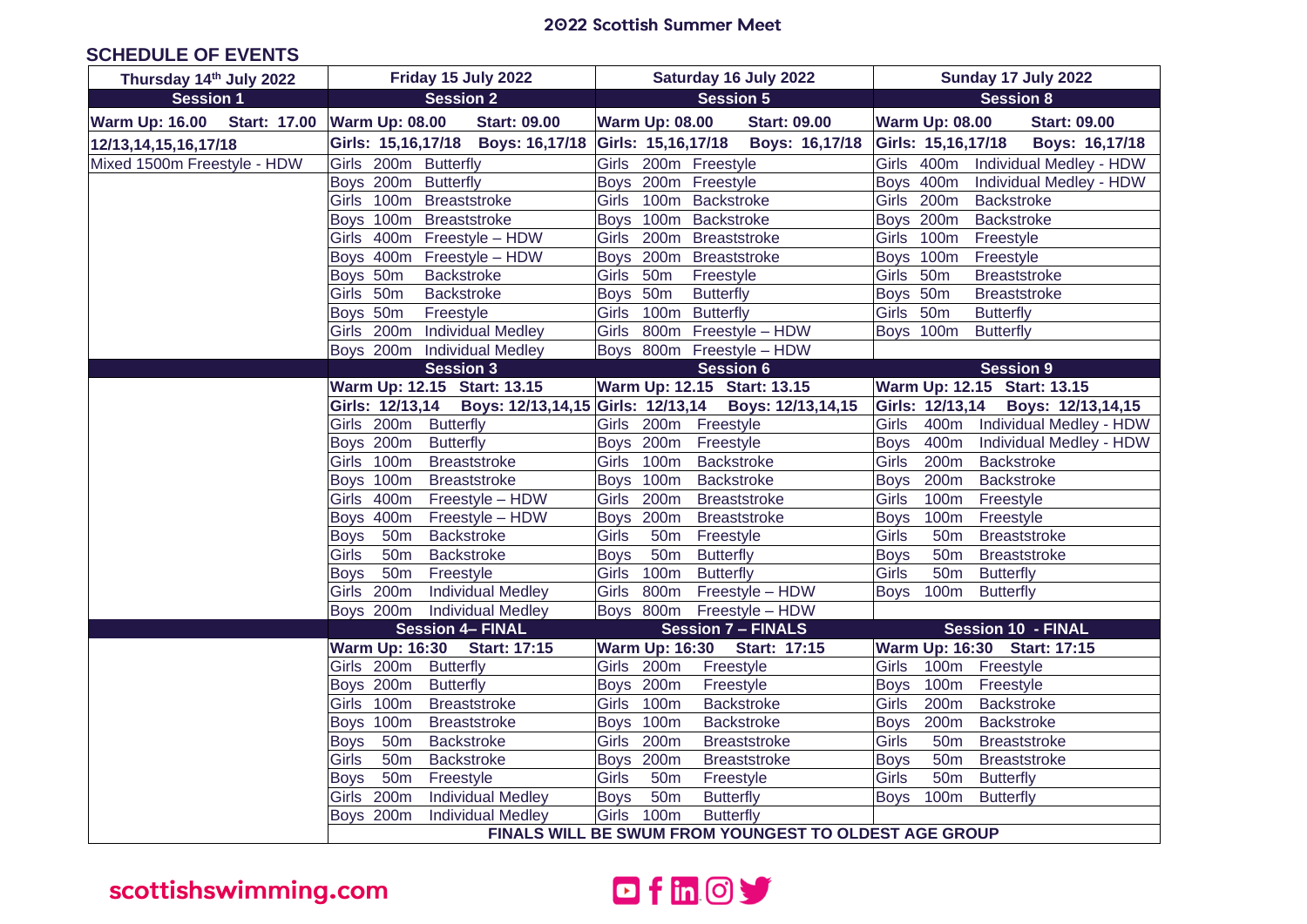#### **ENTRY INFORMATION**

| <b>Eligibility and</b><br><b>Entry</b> | <b>Entry process</b>                                                                                                                                                                                                                                                                                                                                                                                                                                 |  |  |  |  |
|----------------------------------------|------------------------------------------------------------------------------------------------------------------------------------------------------------------------------------------------------------------------------------------------------------------------------------------------------------------------------------------------------------------------------------------------------------------------------------------------------|--|--|--|--|
|                                        | Age Groups are as at 31 December 2022                                                                                                                                                                                                                                                                                                                                                                                                                |  |  |  |  |
|                                        | Swimmers will be invited to participate in the British Summer Championships and the<br>Home Nation Summer Meets based on long course times achieved at accredited meets<br>and posted onto the British Swimming rankings in a qualification window between 11<br>March 2022 and 8 May 2022.                                                                                                                                                          |  |  |  |  |
|                                        | The top 24 ranked British swimmers (18 for 800m and 1500m events) in each age group<br>will be invited to participate in the British Summer Championships.                                                                                                                                                                                                                                                                                           |  |  |  |  |
|                                        | Swimmers who do not qualify in an event for the British Summer Championships will be<br>considered for selection to the relevant Home Country Meet (England, Scotland or Wales),<br>based on ranking club.                                                                                                                                                                                                                                           |  |  |  |  |
|                                        | This year weekly rankings lists will be published on a twice weekly basis (Tuesday and<br>Friday) once the Qualifying Window opens and can be found here. A final draft rankings<br>list will be produced on 11 <sup>th</sup> May 2022, once the Window has closed. If it is believed that<br>any of the data contained in these interim lists is incorrect, please report it by emailing<br>britishevents@swimming.org                              |  |  |  |  |
|                                        | <b>OPTING OUT</b><br>A dual approach to opting out will continue to be taken. The idea behind the opt-out is to<br>ensure that as many of the available places at the British Summer Championships are<br>filled, with no empty spaces in events. Swimmers not wishing to compete in events are<br>requested to withdraw to ensure other swimmers can be invited to the British Summer<br>Championships and the respective Home Nation Summer Meets. |  |  |  |  |
|                                        | British Swimming will also be sending out reminder emails during the Window to<br>encourage you to indicate your summer decision by using an automated reply system.                                                                                                                                                                                                                                                                                 |  |  |  |  |
|                                        | If swimmers wish to opt out of the initial invite list, please email<br>HNMeetChoice@swimming.org by midday on 11 <sup>th</sup> May 2022.                                                                                                                                                                                                                                                                                                            |  |  |  |  |
|                                        | We are aware that there are always swimmers who compete in the window, but then for a<br>variety of reasons decide they do not want to compete or are unavailable to race in the<br>above summer meets.                                                                                                                                                                                                                                              |  |  |  |  |
|                                        | We are encouraging these swimmers to let us know if they do not want to receive an invite<br>to these competitions. This will help improve the number of swimmers accepting the<br>invitation to compete and also open up the summer meets to a wider group of swimmers.                                                                                                                                                                             |  |  |  |  |
|                                        | • To opt out, swimmers should email British Swimming<br>at <b>HNMeetChoice@swimming.org</b> with one of the options below. The window to do this<br>will close on 11 May 2022.                                                                                                                                                                                                                                                                       |  |  |  |  |
|                                        | • Swimmers can -                                                                                                                                                                                                                                                                                                                                                                                                                                     |  |  |  |  |
|                                        | 1. Opt out of all invites<br>2. Opt out of 2022 British invite (but will be available for Home Country<br>Meet)<br>3. Opt out of 2022 Home Country invite (but available for British<br><b>Championships)</b>                                                                                                                                                                                                                                        |  |  |  |  |

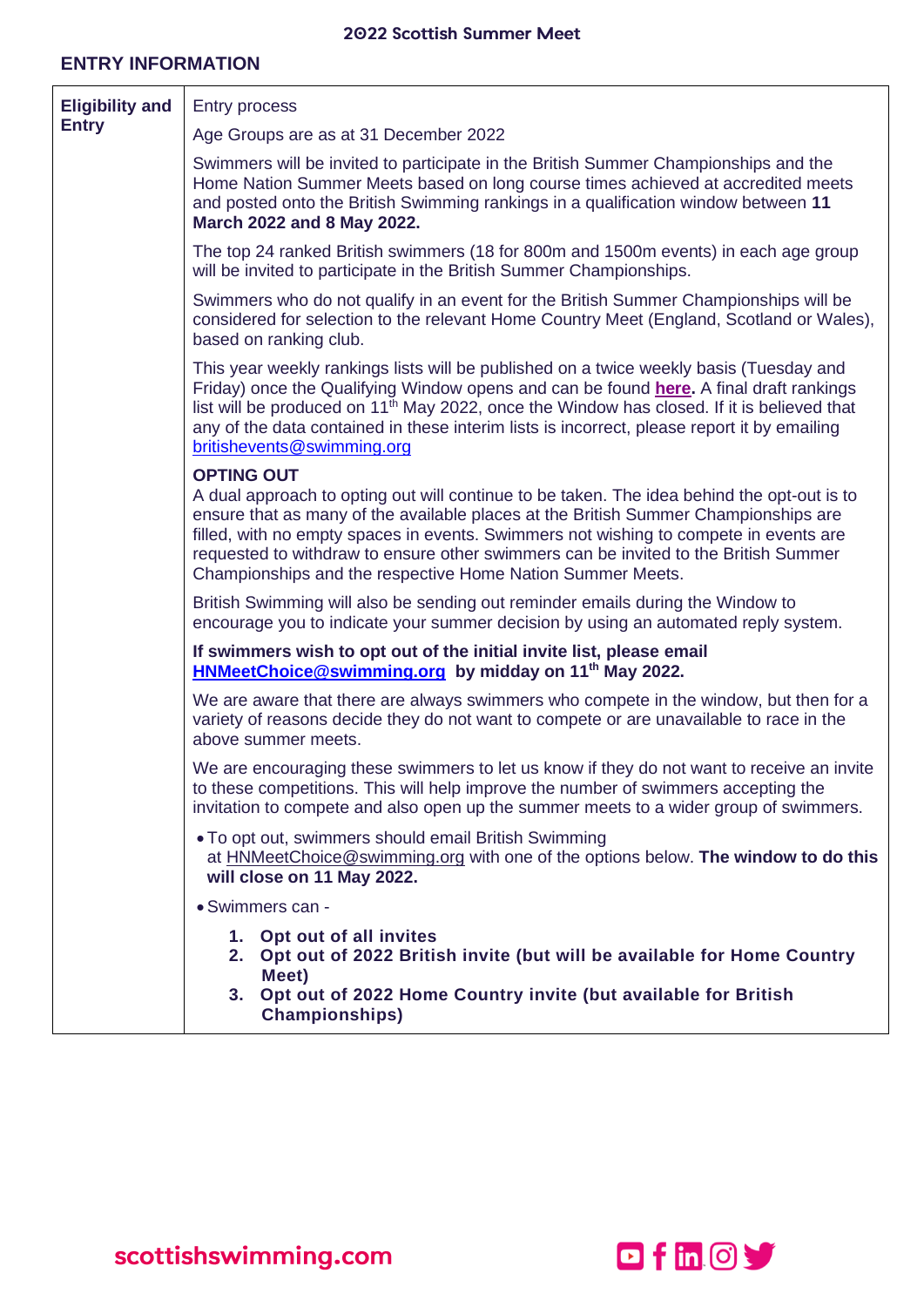| <b>Entry Guide</b> | For the Scottish Summer Meet, the numbers to be invited in each age group will be as                                                                                                                                                                                                                                                                                                                                                                             |                                       |  |
|--------------------|------------------------------------------------------------------------------------------------------------------------------------------------------------------------------------------------------------------------------------------------------------------------------------------------------------------------------------------------------------------------------------------------------------------------------------------------------------------|---------------------------------------|--|
| and Payment        | follows:<br>• 800m / 1500m Freestyle                                                                                                                                                                                                                                                                                                                                                                                                                             | 12                                    |  |
|                    | 400m Freestyle and Individual Medley<br>$\bullet$                                                                                                                                                                                                                                                                                                                                                                                                                | 22                                    |  |
|                    | All 200m Events<br>$\bullet$                                                                                                                                                                                                                                                                                                                                                                                                                                     | 22                                    |  |
|                    | 50m/100m Events<br>$\bullet$                                                                                                                                                                                                                                                                                                                                                                                                                                     | 32                                    |  |
|                    | <b>Please Note:</b><br>There will be a maximum of 6 heats for the 1500m freestyle. The 800m and 1500m events<br>are planned to run as single sex events, however, at the Championship Conveners<br>discretion, in order to maximise opportunity, some or all heats of these events may be run<br>as mixed sex. Swimmers may be rejected should numbers exceed the maximum number<br>of heats in the 1500m.                                                       |                                       |  |
|                    | For events that have heats and finals, should there be less than 11 entrants in any age<br>group. That age group will go straight to finals.                                                                                                                                                                                                                                                                                                                     |                                       |  |
|                    | In order to ensure the smooth running of the meet, it may be necessary, at the<br>Championship Convenors discretion to allocate reserves for events.                                                                                                                                                                                                                                                                                                             |                                       |  |
|                    | The names of swimmers invited to the Scottish Summer Meet, and the events in which<br>they have qualified, will be posted on the British Swimming / Scottish Swimming websites<br>on 17 June 2022 and entries will open on that day.                                                                                                                                                                                                                             |                                       |  |
|                    | Clubs should indicate their swimmer's intention to swim, via the online portal, and pay the<br>appropriate entry fee, by midnight on 30 June 2022.                                                                                                                                                                                                                                                                                                               |                                       |  |
|                    | Entries must be processed by the club entries secretary. Once the entries have been<br>submitted via the online portal, the online summary form must be completed, and an<br>invoice created. The details of this invoice should be passed to the relevant person<br>in your club who has responsibility for making payments.                                                                                                                                    |                                       |  |
|                    | Payments should be made via BACS. No entries will be accepted without the correct fee.<br>Entry fees will not be refunded following confirmation of entry.                                                                                                                                                                                                                                                                                                       |                                       |  |
|                    | The Royal Bank of Scotland,<br><b>Sort Code: 832709</b><br><b>Account No: 00292938</b><br>Ref: Invoice no_6015_club code                                                                                                                                                                                                                                                                                                                                         |                                       |  |
|                    | Entry fee(s): £10.00 Individual Entry                                                                                                                                                                                                                                                                                                                                                                                                                            |                                       |  |
|                    | Swimmers will not be eligible to swim in the Scottish Summer Meet in any event in which<br>they have been invited to compete at the British Summer Championships.                                                                                                                                                                                                                                                                                                |                                       |  |
|                    | In the event of entry queries please contact: Lindsay Lewis, Event Manager<br>Telephone: 07715 710581                                                                                                                                                                                                                                                                                                                                                            | Email: nationals@scottishswimming.com |  |
| <b>Withdrawals</b> | <b>Heats</b><br>Any withdrawals prior to the first day of the Meet should be notified online by clicking here.                                                                                                                                                                                                                                                                                                                                                   |                                       |  |
|                    | Withdrawals for Session 1 must be notified no later than midday on Thursday 14 <sup>th</sup> July<br>2022. Withdrawals for Sessions 2, and 6 and 9 (morning sessions) not previously notified<br>must be lodged at the Recorder's Desk no later than 18.00 on the day prior to the event.<br>Withdrawals for Sessions 3, 6, 9 (afternoon sessions) not previously notified must be<br>lodged at the Recorder's Desk no later than 10.00 on the day of the event. |                                       |  |
|                    | Swimmers failing to comply with the above (except in the case of a genuine illness or proven<br>emergency) will be liable to a £10.00 fine for each inappropriate withdrawal.                                                                                                                                                                                                                                                                                    |                                       |  |
|                    | <b>Finals</b><br>Should you wish to withdraw from a Final (including reserves), you must inform the<br>Recorders in writing on the appropriate form within 30 minutes of finalist's lists having been<br>published or announced. Swimmers who fail to appear for Finals will be fined and may be<br>subject to further disciplinary action. A maximum of 2 reserves will be nominated for Finals.                                                                |                                       |  |

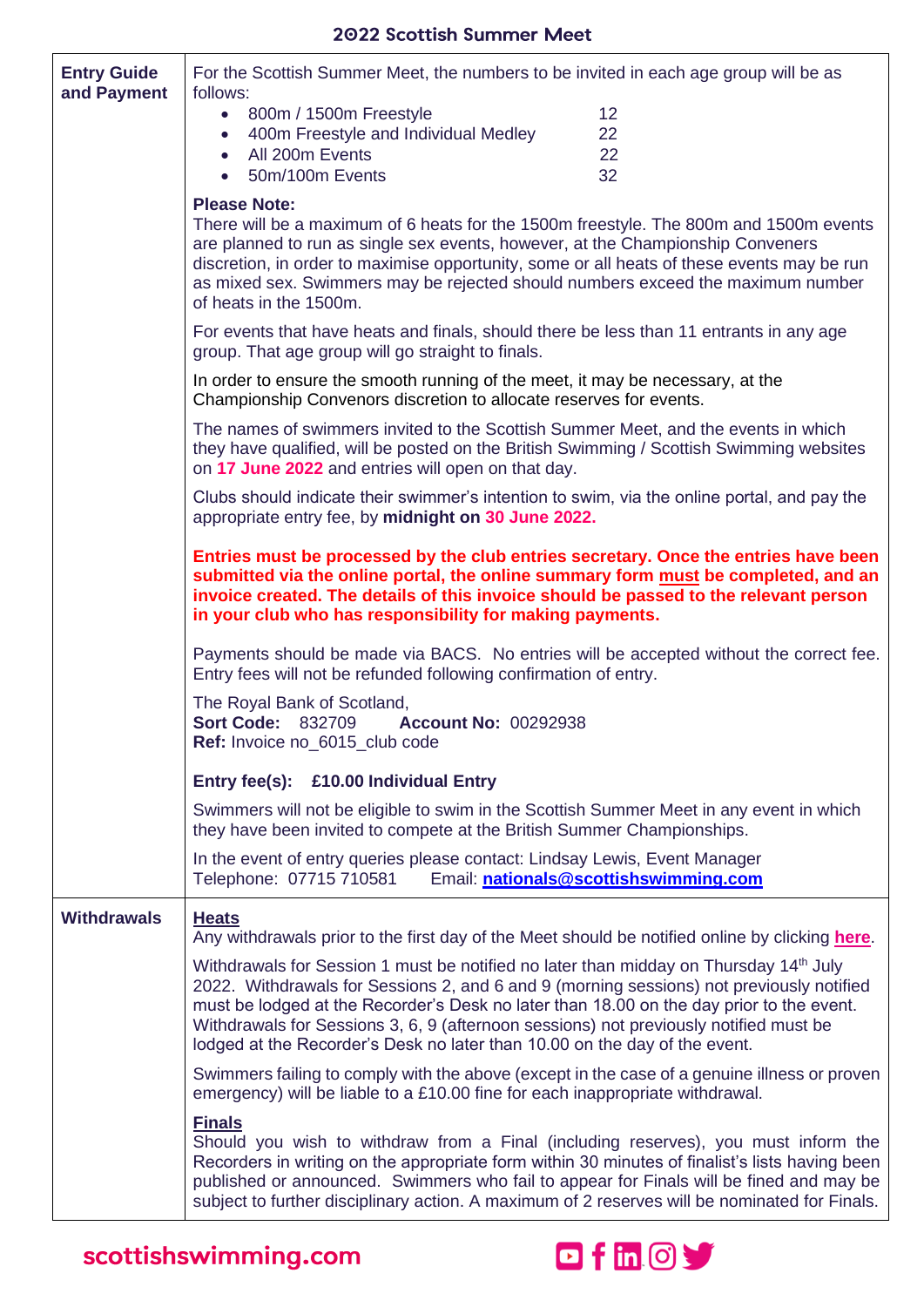| Any competitor withdrawing from a Final in such a manner as to prevent a reserve taking         |
|-------------------------------------------------------------------------------------------------|
| part (except in the case of a genuine illness or proven emergency), shall be suspended          |
| immediately from all further events at the Meet. Where a reserve is brought in at short notice, |
| the reserve shall occupy the vacant lane – there will be no re-seeding.                         |

#### **GENERAL INFORMATION**

| <b>Event</b><br><b>Regulations</b>           | Entry and Entries to all events is expressly subject to the Event Regulations on our website<br>which can be found here and may, where appropriate, also require compliance with the<br>facility provider's regulations.                                                                                                                                                                                                                                                                                                        |
|----------------------------------------------|---------------------------------------------------------------------------------------------------------------------------------------------------------------------------------------------------------------------------------------------------------------------------------------------------------------------------------------------------------------------------------------------------------------------------------------------------------------------------------------------------------------------------------|
|                                              | Scottish Swimming reserves absolutely the right to eject from events any person failing to<br>comply with each and all of the Event Regulations.                                                                                                                                                                                                                                                                                                                                                                                |
| <b>Anti-Doping</b>                           | Please note that anti-doping may be in operation at any Scottish event. All swimmers not<br>registered with SASA or Swim England (SE) /Welsh Amateur Swimming Association (WASA)<br>will be required to sign an agreement to undergo tests as required in accordance with FINA<br>Law. N.B. SASA, SE and WASA swimmers will have signed an agreement when submitting<br>their registration fee.                                                                                                                                 |
| <b>Athlete</b><br><b>Passes</b>              | All swimmers participating in the Meet must apply for a swimmer pass via their membership.<br>Please note each swimmer has their own membership username. If this is not known, please<br>email nationals@scottishswimming.com. Details on how to apply for a pass along with the<br>link can be found here. Passes will not be issued to a swimmer who is not competing in the<br>event. Closing date for pass applications is 14:00 on Tuesday 5 <sup>th</sup> July 2022                                                      |
|                                              | Each swimmer is responsible for printing their pass. The pass will be emailed to all accepted<br>swimmers on Monday 11 <sup>th</sup> July 2022. The pass will allow access to the changing village,<br>designated seating areas and poolside. Within the venue swimmers must wear their pass<br>and have it visible at all times.                                                                                                                                                                                               |
| <b>Swimwear</b>                              | British Swimming and SE advise that FINA BL8.1 only applies to Olympic Games and FINA<br>events. A suit check will only be made if a World or European record is claimed. There is<br>no requirement for officials to check that costumes are on the approved FINA list. Bylaws<br>BL 8.2 and BL 8.3 cover our requirement for design and material.                                                                                                                                                                             |
|                                              | <b>SW8.0 Scottish Swimming Rules</b><br><b>SW8.8 Swimwear Policy</b>                                                                                                                                                                                                                                                                                                                                                                                                                                                            |
|                                              | SW8.8.1. For events held under the direct jurisdiction and control of Scottish Swimming the<br>Scottish Swimming 'Swimwear Policy' shall apply. The policy can be found at here.                                                                                                                                                                                                                                                                                                                                                |
| Media &<br>Photography<br><b>Information</b> | Throughout this event Scottish Swimming will have a number of authorised media partners<br>taking static photographs and video footage. These images are intended solely for the<br>purposes of promotion and celebration of the activities and may include live streaming on<br>the internet. Images will be made available to our media partners and uploaded to our<br>website and our social network sites.                                                                                                                 |
|                                              | Should any competitor wish not to be photographed please <b>complete this form</b> . If at any<br>time a competitor wishes a static image to be removed from our website, 7 days' notice<br>must be given to Scottish Swimming after which the data will be removed.                                                                                                                                                                                                                                                            |
|                                              | By attending the event either as a participant, volunteer, team staff or spectator, you accept<br>that any photographs / videos taken will not be used for illicit purposes or that pictures /<br>films produced will not be altered in any way or uploaded onto the web without the consent<br>in writing of the person(s) photographed / filmed. The use of mobile phones or other<br>electronic devices capable of photography are not permitted to be used at any time<br>in the changing village, toilets or shower areas. |
|                                              | Spectators who wish to take images are requested to focus on their own family member as<br>much as reasonably possible and to avoid including other participants in images,<br>particularly if those images are being shared with family and friends or through social<br>media platforms.                                                                                                                                                                                                                                      |